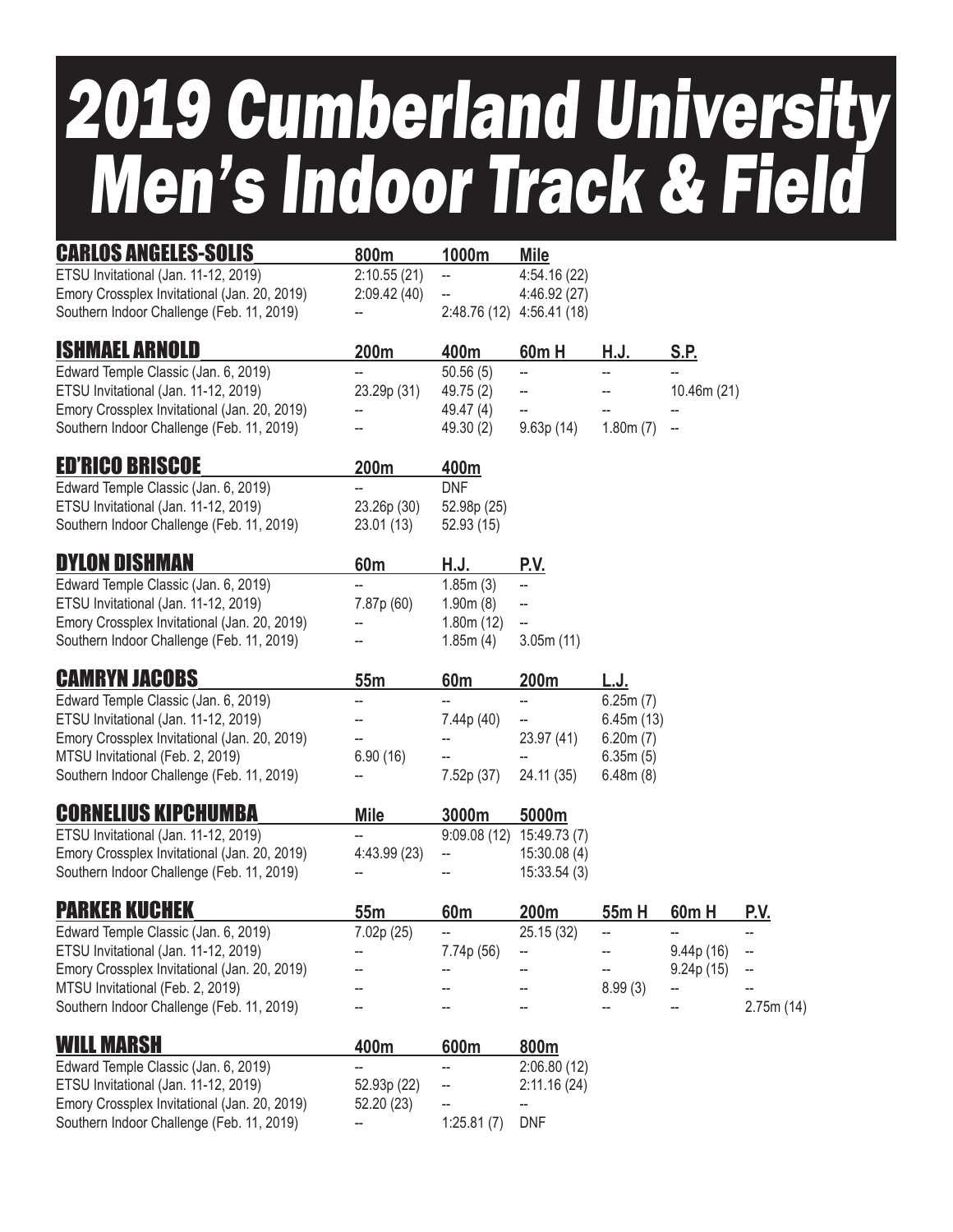| <b>NATE MIHNOVICH</b>                                                         | Mile                     | 3000m             | 5000m                     |                              |
|-------------------------------------------------------------------------------|--------------------------|-------------------|---------------------------|------------------------------|
| ETSU Invitational (Jan. 11-12, 2019)                                          |                          | 9:35.60(26)       | 16:56.57 (12)             |                              |
| Emory Crossplex Invitational (Jan. 20, 2019)                                  | 4:54.69(37)              | --                | 16:25.42 (15)             |                              |
| Southern Indoor Challenge (Feb. 11, 2019)                                     |                          |                   | 16:00.94 (11)             |                              |
| <b>JADEN MITCHELL</b>                                                         | 60m                      | <u>L.J.</u>       |                           |                              |
| Edward Temple Classic (Jan. 6, 2019)                                          |                          | 5.96m(10)         |                           |                              |
| ETSU Invitational (Jan. 11-12, 2019)                                          | 7.67p (53)               | ΝM                |                           |                              |
| MTSU Invitational (Feb. 2, 2019)                                              |                          | ΝM                |                           |                              |
| <b>BUMNENE NDEBELE</b>                                                        | 55m                      | 60 <sub>m</sub>   | L.J.                      | T.J.                         |
| Edward Temple Classic (Jan. 6, 2019)                                          |                          |                   | --                        | $14.67m(3)$ *                |
| ETSU Invitational (Jan. 11-12, 2019)                                          |                          | 7.65p (51)        | <b>NM</b>                 | $14.12m(6)^+$                |
| Emory Crossplex Invitational (Jan. 20, 2019)                                  |                          |                   |                           | $14.33m(3)$ *                |
| MTSU Invitational (Feb. 2, 2019)<br>Southern Indoor Challenge (Feb. 11, 2019) | 6.94(17)<br>--           | 7.48p (33)        | 6.27m(14)                 | $14.64m(1)$ *<br>14.45m (2)* |
| NAIA Indoor Championships (Feb. 28-Mar. 2, 2019)                              | $\overline{\phantom{a}}$ |                   |                           | $14.66m(6)$ *                |
| <b>NICK REYNOLDS</b>                                                          | S.P.                     |                   |                           |                              |
| Edward Temple Classic (Jan. 6, 2019)                                          | 10.66m(11)               | W.T.<br>10.63m(6) |                           |                              |
| ETSU Invitational (Jan. 11-12, 2019)                                          | 10.55m (20)              | 11.62m(17)        |                           |                              |
| Emory Crossplex Invitational (Jan. 20, 2019)                                  | 10.80m (22)              | 12.04m (19)       |                           |                              |
| MTSU Invitational (Feb. 2, 2019)                                              | 11.41m(7)                | 11.45m(9)         |                           |                              |
| Southern Indoor Challenge (Feb. 11, 2019)                                     | 11.62m(16)               | 11.74m(15)        |                           |                              |
| <b>JERRY ROJAS</b>                                                            | <b>Mile</b>              | 3000m             |                           |                              |
| Southern Indoor Challenge (Feb. 11, 2019)                                     | 4:49.06(16)              | 9:39.94(22)       |                           |                              |
| <u>Cornelius Ross II</u>                                                      | H.J.                     | L.J.              | T.J.                      |                              |
| MTSU Invitational (Feb. 2, 2019)                                              |                          | 5.53m(7)          | $14.01m(3)$ <sup>+</sup>  |                              |
| Southern Indoor Challenge (Feb. 11, 2019)                                     | 1.70m(14)                | 6.07m(20)         | 14.12m $(4)^+$            |                              |
| NAIA Indoor Championsihps (Feb. 28-Mar. 2, 2019) --                           |                          |                   | 14.08m (14) <sup>+</sup>  |                              |
| <b>SHEMAR SALMON</b>                                                          | 600m                     | 800m              |                           |                              |
| MTSU Invitational (Feb. 2, 2019)                                              |                          | 1:59.17(3)        |                           |                              |
| Southern Indoor Challenge (Feb. 11, 2019)                                     | 1:23.59(3)               | 2:00.94(14)       |                           |                              |
| <b>JOSIAH SCOTT</b>                                                           | S.P.                     | W.T.              |                           |                              |
| Edward Temple Classic (Jan. 6, 2019)                                          | 13.86m(4)                | 13.10m(2)         |                           |                              |
| ETSU Invitational (Jan. 11-12, 2019)                                          | 13.16m(8)                | 13.22m (10)       |                           |                              |
| Emory Crossplex Invitational (Jan. 20, 2019)                                  | 12.82m (10)              | 13.82m(7)         |                           |                              |
| MTSU Invitational (Feb. 2, 2019)                                              | 13.70m(5)                | 13.30m(7)         |                           |                              |
| Southern Indoor Challenge (Feb. 11, 2019)                                     | 12.36m (11)              | 13.45m(7)         |                           |                              |
| <b>MICHAEL SCRUGGS</b>                                                        | 60m                      | 200m              | L.J.                      |                              |
| Southern Indoor Challenge (Feb. 11, 2019)                                     | 7.16p (11)               | 23.60 (25)        | 5.98m (21)                |                              |
| <b>CHARLES SHIMUKOWA</b>                                                      | 400m                     | 600m              | 800m                      |                              |
| ETSU Invitational (Jan. 11-12, 2019)                                          | 48.68 (1)*               |                   | 1:56.78(1)                |                              |
| Emory Crossplex Invitational (Jan. 20, 2019)                                  | --                       |                   | $1:54.56(1)^{+}$          |                              |
| Southern Indoor Challenge (Feb. 11, 2019)                                     | 48.41 (1)*               | 1:25.07(5)        | 1:55.69(1)                |                              |
| NAIA Indoor Championships (Feb. 28-Mar. 2, 2019)                              | 48.63p (11)*             |                   | $1:52.50(1)^{*}$          |                              |
| <b>ERIC SPARKS</b>                                                            | 800m                     | <b>Mile</b>       | 3000m                     |                              |
| ETSU Invitational (Jan. 11-12, 2019)                                          | 2:11.09 (23)             | 4:56.76(24)       |                           |                              |
| Emory Crossplex Invitational (Jan. 20, 2019)                                  |                          |                   | 4:51.37 (33) 9:43.34 (29) |                              |
| Southern Indoor Challenge (Feb. 11, 2019)                                     |                          | 4:48.23 (15) DQ   |                           |                              |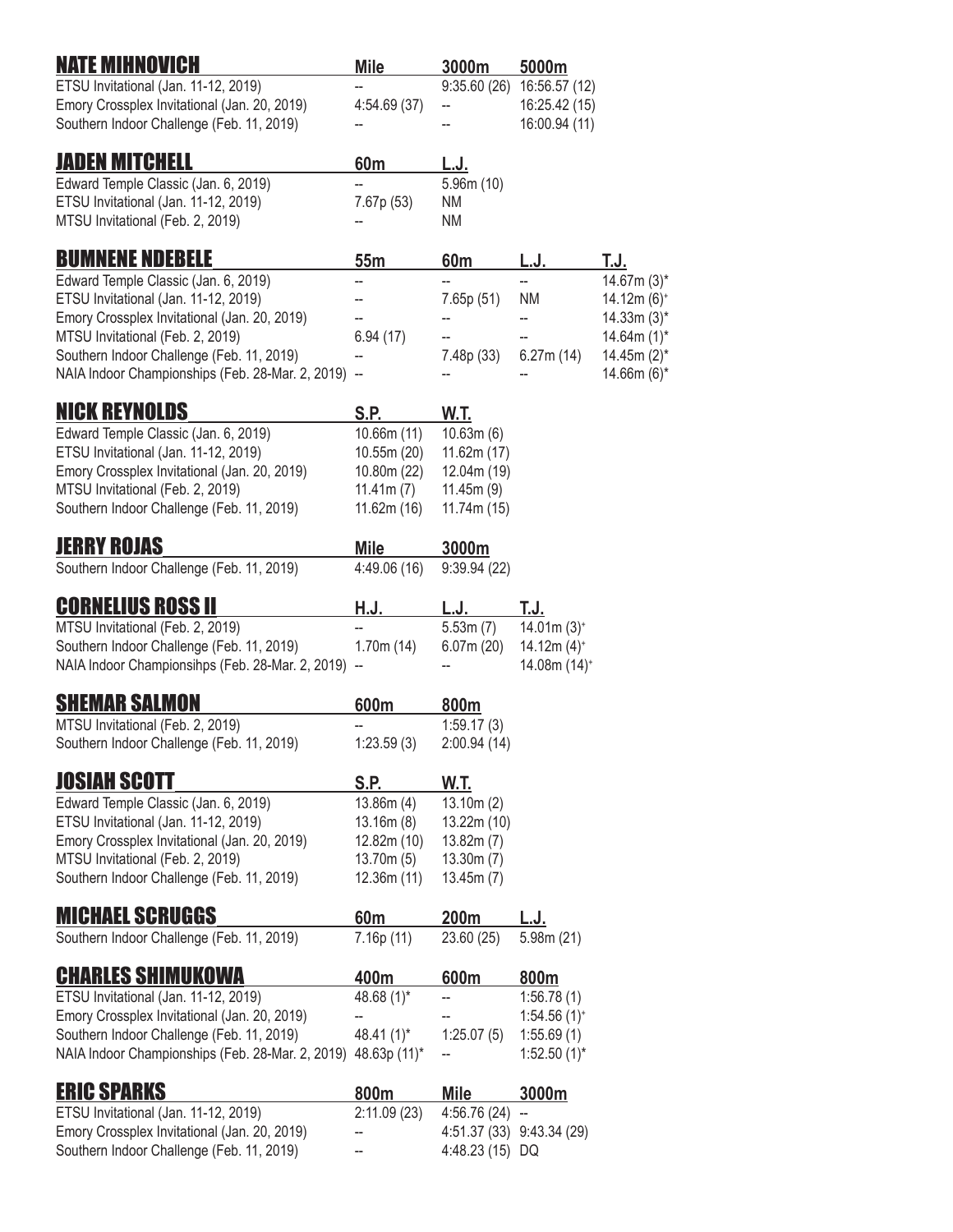| <b>CALEB STATEN</b>                                                              | S.P.                     | W.T.                   |                          |                                                                          |
|----------------------------------------------------------------------------------|--------------------------|------------------------|--------------------------|--------------------------------------------------------------------------|
| Edward Temple Classic (Jan. 6, 2019)                                             | 12.31m(7)                | 12.21m(4)              |                          |                                                                          |
| ETSU Invitational (Jan. 11-12, 2019)                                             | 12.76m (10)              | 12.33m(13)             |                          |                                                                          |
| Emory Crossplex Invitational (Jan. 20, 2019)<br>MTSU Invitational (Feb. 2, 2019) | 12.75m (11)<br>13.40m(6) | 14.09m(6)<br>12.62m(8) |                          |                                                                          |
| Southern Indoor Challenge (Feb. 11, 2019)                                        | 13.12m(7)                | 13.70m(5)              |                          |                                                                          |
| <b>KOBY STORY</b>                                                                | 200m                     | 400m                   | 55m H                    | 60m H                                                                    |
| Edward Temple Classic (Jan. 6, 2019)                                             | --                       | 55.99 (23)             | --                       |                                                                          |
| ETSU Invitational (Jan. 11-12, 2019)                                             |                          | 53.74p (33)            |                          | 9.41p(15)                                                                |
| Emory Crossplex Invitational (Jan. 20, 2019)<br>MTSU Inviational (Feb. 2, 2019)  | 23.72 (15)               |                        | 8.85(2)                  | 9.67p(20)<br>--                                                          |
| Southern Indoor Challenge (Feb. 11, 2019)                                        | 23.21 (19)               |                        |                          | 9.18(6)                                                                  |
| <b>CARLOS TIRADO</b>                                                             | 800m                     | 5000m                  |                          |                                                                          |
| Emory Crossplex Invitational (Jan. 20, 2019)                                     | 2:18.17(46)              | 16:59.01 (20)          |                          |                                                                          |
| Southern Indoor Challenge (Feb. 11, 2019)                                        | --                       | 17:05.08 (23)          |                          |                                                                          |
| <b>MICHAEL TIRJAN</b>                                                            | W.T.                     |                        |                          |                                                                          |
| Southern Indoor Challenge (Feb. 11, 2019)                                        | 10.25m (22)              |                        |                          |                                                                          |
| <b>TYLER WILLIAMS</b>                                                            | 55m                      | 60 <sub>m</sub>        | 200m                     |                                                                          |
| Edward Temple Classic (Jan. 6, 2019)                                             | 6.51(5)                  |                        | 23.22 (16)               |                                                                          |
| ETSU Invitational (Jan. 11-12, 2019)                                             | --                       | 7.00p(7)               | 24.37p (48)              |                                                                          |
| Emory Crossplex Invitational (Jan. 20, 2019)<br>MTSU Inviational (Feb. 2, 2019)  | 6.58(5)                  | 7.04(5)<br>--          | 22.55(12)<br><b>DNF</b>  |                                                                          |
| Southern Indoor Challenge (Feb. 11, 2019)                                        | --                       | $6.92(1)$ <sup>+</sup> | 22.15(4)                 |                                                                          |
| NAIA Indoor Championships (Feb. 28-Mar. 2, 2019) --                              |                          | $6.91p(15)^+$          | $\overline{\phantom{a}}$ |                                                                          |
| <b>TRAVON WIMLEY</b>                                                             | 200m                     | 400m                   | 600m                     |                                                                          |
| Edward Temple Classic (Jan. 6, 2019)                                             | --                       | 52.68 (11)             | --                       |                                                                          |
| ETSU Invitational (Jan. 11-12, 2019)                                             | <b>DNS</b>               | 52.96p (24)            |                          |                                                                          |
| Southern Indoor Challenge (Feb. 11, 2019)                                        |                          |                        | 1:29.60(18)              |                                                                          |
| <b>4X400m RELAY</b>                                                              | Time                     | <b>Participants</b>    |                          |                                                                          |
| Edward Temple Classic (Jan. 6, 2019)                                             | 3:27.23(3)               |                        |                          | Ishmael Arnold, Travon Wimley, Ed'Rico Brisco, Charles Chimukowa         |
| ETSU Invitational (Jan. 11-12, 2019)                                             | <b>DNS</b>               |                        |                          | Ishmael Arnold, Travon Wimley, Ed'Rico Brisco, Charles Chimukowa         |
| Emory Crossplex Invitational (Jan. 20, 2019)                                     | 3:23.01(4)               |                        |                          | Charles Shimuokowa, Shemar Salmon, Will Marsh, Ishmael Arnold            |
| Southern Indoor Challenge (Feb. 11, 2019)                                        | 3:22.39(2)               |                        |                          | Charles Shimuokowa, Shemar Salmon, Will Marsh, Ishmael Arnold            |
| <b>4X440yd RELAY</b>                                                             | Time                     | <b>Participants</b>    |                          |                                                                          |
| MTSU Invitational (Feb. 2, 2019)                                                 | 3:31.81(2)               |                        |                          | Camryn Jacobs, Tyler Williams, Jaden Mitchell, Koby Story                |
| <b>4000mDMR</b>                                                                  | <b>Time</b>              | <b>Participants</b>    |                          |                                                                          |
| ETSU Invitational (Jan. 11-12, 2019)                                             | 11:22.36(3)              |                        |                          | Nate Mihnovich, Camryn Jacobs, Carlos Angeles-Solis, Cornelius Kipchumba |
| Southern Indoor Challenge (Feb. 11, 2019)                                        | 11:07.57(6)              |                        |                          | Nate Mihnovich, Travon Wimley, Carlos Angeles-Solis, Cornelius Kipchumba |
| $()$ - Place                                                                     |                          |                        | H.J. - High Jump         |                                                                          |
| p - Preliminaries                                                                |                          |                        | L.J. - Long Jump         |                                                                          |
| * - NAIA A Standard                                                              |                          |                        | T.J. - Triple Jump       |                                                                          |
| *- NAIA B Standard                                                               |                          |                        | P.V. - Pole Vault        |                                                                          |
|                                                                                  |                          |                        | S.P. - Shot Put          |                                                                          |
|                                                                                  |                          |                        | W.T. - Weight Throw      |                                                                          |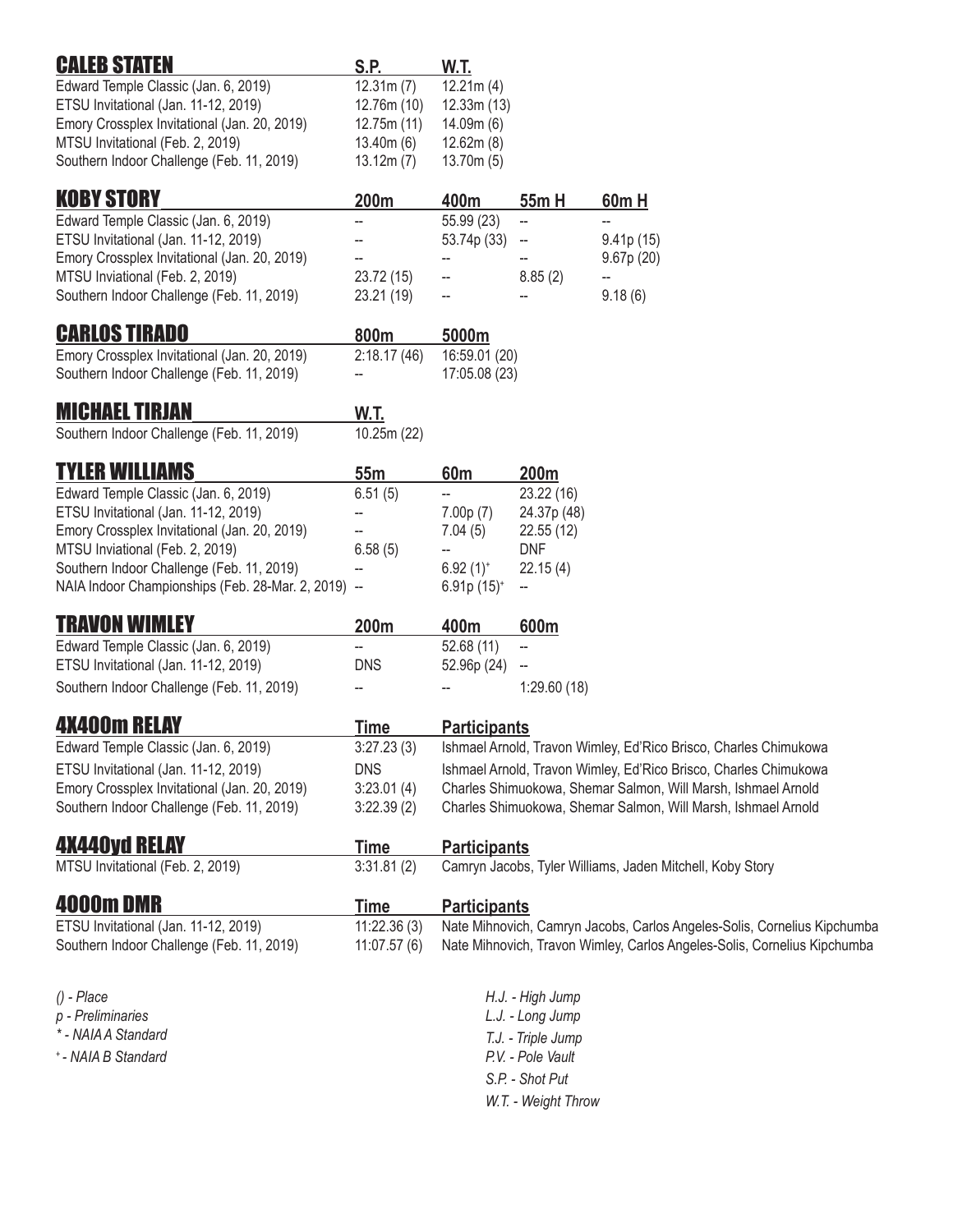## 2019 Cumberland University Men's Outdoor Track & Field

| <b>CARLOS ANGELES-SOLIS</b>                   | 800m         | 1500m        |
|-----------------------------------------------|--------------|--------------|
| Falcon Classic (Mar. 22-23, 2019)             | 2:11.64(18)  | 4:34.77(17)  |
| BSC Hilltop Classic (Mar. 30, 2019)           | 2:13.16(14)  | 4:36.79(14)  |
| Hilltopper Relays (April 5-6, 2019)           | 2:11.60(24)  | 4:32.77(20)  |
| APSU Govenors Invitational (April 12, 2019)   | 2:10.01(22)  | 4:35.51(13)  |
| MSC Outdoor Championships (April 26-27, 2019) | 2:12.88p(17) | 4:37.95p (16 |

| 200m       | 400m      | 1500m      | $110m$ H | 400mH     |
|------------|-----------|------------|----------|-----------|
|            | 50.03(1)  | 4:46.06(3) | 17.62(2) |           |
|            |           |            | 17.28(5) | 57.78 (2) |
| 22.76 (24) | --        |            |          |           |
| 22.57(4)   | 48.64(2)  | --         |          |           |
| $-$        | 49.27 (1) | 4:30.34(2) | 17.37(1) | --        |
|            |           |            |          |           |

| <b>ISHMAEL ARNOLD CONT.</b>                   | H.J.       | L.J.     | P.V.     | <b>Javelin</b>           | <b>Decathlon</b>         |
|-----------------------------------------------|------------|----------|----------|--------------------------|--------------------------|
| Falcon Classic (Mar. 22-23, 2019)             | 1.88m (t1) | 6.26m(2) | 2.42m(4) | $\overline{\phantom{a}}$ | 5759pts (1) <sup>+</sup> |
| BSC Hilltop Classic (Mar. 30, 2019)           |            |          |          |                          | --                       |
| Hilltopper Relays (April 5-6, 2019)           | ΝM         | --       |          |                          | --                       |
| APSU Govenors Invitational (April 12, 2019)   |            | --       |          |                          | --                       |
| MSC Outdoor Championships (April 26-27, 2019) | 1.88m(1)   | 6.34m(3) | 1.53m(7) | 42.23m(2)                | 5850pts (1) <sup>+</sup> |

| <b>ED'RICO BRISCOE</b>                        | 200 <sub>m</sub> | 400m     |
|-----------------------------------------------|------------------|----------|
| Falcon Classic (Mar. 22-23, 2019)             | 22.44(7)         |          |
| BSC Hilltop Classic (Mar. 30, 2019)           | 22.49(2)         | 53.34(3) |
| Hilltopper Relays (April 5-6, 2019)           | 22.45 (16)       |          |
| APSU Govenors Invitational (April 12, 2019)   | 22.98(6)         |          |
| MSC Outdoor Championships (April 26-27, 2019) | 23.23p (11)      |          |

| <b>DYLON DISHMAN</b>                        | H.J.      |
|---------------------------------------------|-----------|
| Falcon Classic (Mar. 22-23, 2019)           | 1.82m(3)  |
| BSC Hilltop Classic (Mar. 30, 2019)         | <b>NM</b> |
| Hilltopper Relays (April 5-6, 2019)         | <b>NM</b> |
| APSU Govenors Invitational (April 12, 2019) | <b>NM</b> |

| <b>CAMRYN JACOBS</b>                          | 100 <sub>m</sub>         | <b>200m</b> | L.J.      |
|-----------------------------------------------|--------------------------|-------------|-----------|
| Falcon Classic (Mar. 22-23, 2019)             | 11.79(28)                | 23.48 (19)  | 6.56m(4)  |
| BSC Hilltop Classic (Mar. 30, 2019)           | 11.96(7)                 |             | 6.57m(2)  |
| Hilltopper Relays (April 5-6, 2019)           | 11.96(30)                | --          | 6.09m(11) |
| APSU Govenors Invitational (April 12, 2019)   |                          |             | 6.11m(6)  |
| MSC Outdoor Championships (April 26-27, 2019) | $\overline{\phantom{a}}$ | --          | 6.52m(7)  |

| <b>CORNELIUS KIPCHUMBA</b>                        | 1500m      | 5000m        | 10000m      |
|---------------------------------------------------|------------|--------------|-------------|
| Falcon Classic (Mar. 22-23, 2019)                 | 4:18.02(7) |              | 33:12.44(5) |
| BSC Hilltop Classic (Mar. 30, 2019)               |            | 15:58.78 (2) |             |
| Kentucky Wesleyan Twilight Invit. (April 5, 2019) |            |              | 33:09.87(2) |
| Hilltopper Relays (April 5-6, 2019)               | 4:10.65(8) |              |             |
| APSU Govenors Invitational (April 12, 2019)       |            | 15:33.67(8)  |             |
| MSC Outdoor Championships (April 26-27, 2019)     | --         | 15:43.75(6)  | 32:22.67(1) |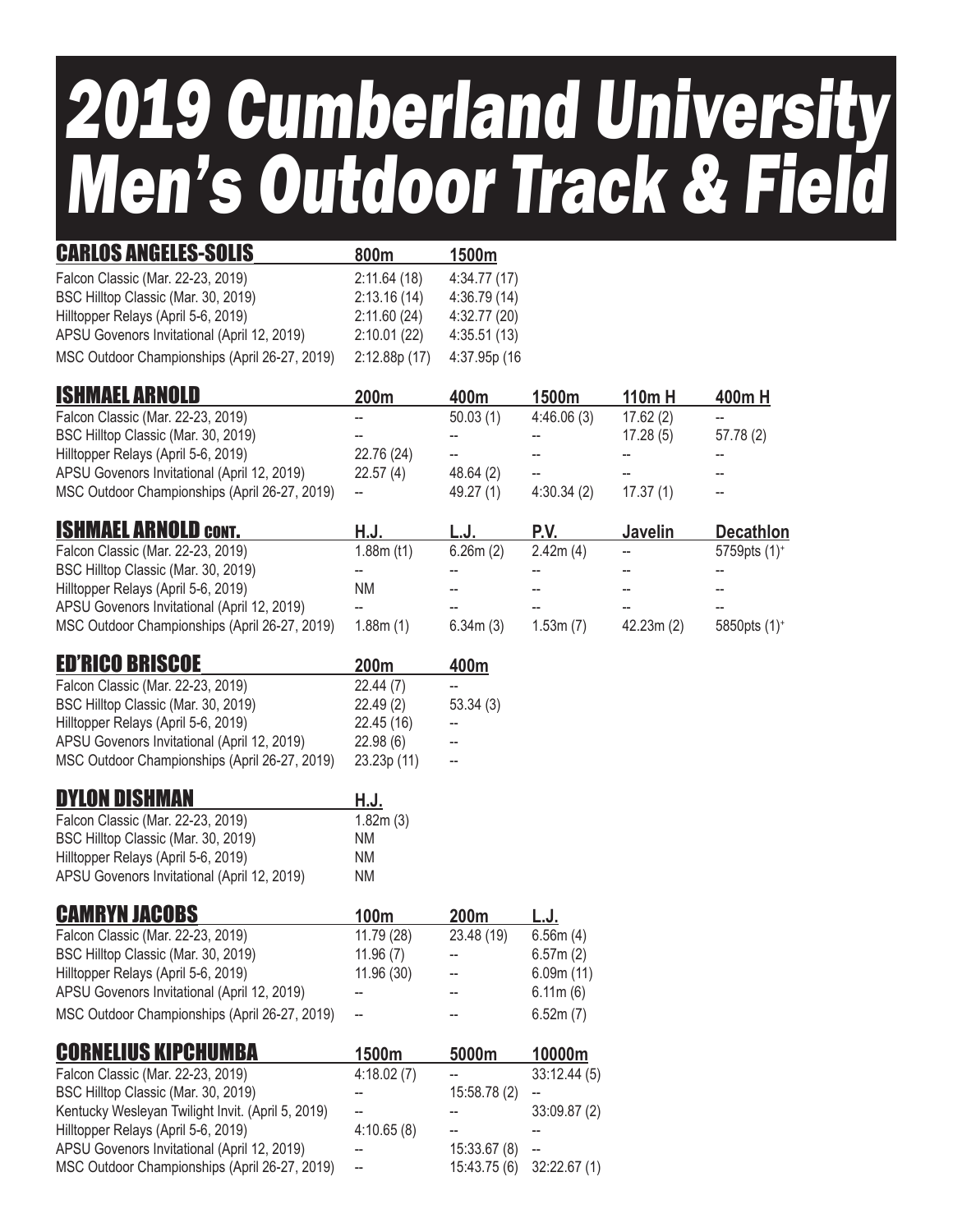| <b>PARKER KUCHEK</b>                                                                         | 100m                       | 110m H                      | <u>400mH</u>                        |               |
|----------------------------------------------------------------------------------------------|----------------------------|-----------------------------|-------------------------------------|---------------|
| Falcon Classic (Mar. 22-23, 2019)                                                            | 12.16 (32)                 | 16.86(5)                    | 1:05.13(12)                         |               |
| BSC Hilltop Classic (Mar. 30, 2019)                                                          | --                         | 17.17 (4)                   | 1:04.98(9)                          |               |
| Hilltopper Relays (April 5-6, 2019)                                                          |                            | 16.88(11)                   | 1:05.21(14)                         |               |
| APSU Govenors Invitational (April 12, 2019)                                                  |                            | 17.13(4)                    | 1:03.40(6)                          |               |
| MSC Outdoor Championships (April 26-27, 2019)                                                | --                         |                             | 1:04.88p(9)                         |               |
| <b>WILL MARSH</b>                                                                            | 200m                       | 400m                        | 800m                                |               |
| Falcon Classic (Mar. 22-23, 2019)                                                            | --                         | 51.42(6)                    |                                     |               |
| BSC Hilltop Classic (Mar. 30, 2019)                                                          |                            | --                          | 2:04.53(11)                         |               |
| Hilltopper Relays (April 5-6, 2019)                                                          |                            | 51.38 (28)                  |                                     |               |
| APSU Govenors Invitational (April 12, 2019)                                                  | 23.27 (12)                 | 51.27(9)                    |                                     |               |
| MSC Outdoor Championships (April 26-27, 2019)                                                | --                         | 50.73(6)                    | 2:04.90p(10)                        |               |
| Lindsey Wilson Last Chance (May 8, 2019)                                                     |                            | 50.82(6)                    |                                     |               |
| <b>NATE MIHNOVICH</b>                                                                        | 1500m                      | 5000m                       | 10000m                              |               |
| Falcon Classic (Mar. 22-23, 2019)                                                            | 4:26.98(12)                |                             | 34:00.41 (12)                       |               |
| BSC Hilltop Classic (Mar. 30, 2019)                                                          |                            | 16:39.56 (9)                |                                     |               |
| Kentucky Wesleyan Twilight Invit. (April 5, 2019)                                            | --                         |                             | 34:51.03(3)                         |               |
| APSU Govenors Invitational (April 12, 2019)                                                  |                            | 16:22.56 (15)               |                                     |               |
| MSC Outdoor Championships (April 26-27, 2019)                                                | --                         |                             | 34:27.87 (7)                        |               |
| <b>BUMNENE NDEBELE</b>                                                                       | 100m                       | 200m                        | T.J.                                |               |
| Falcon Classic (Mar. 22-23, 2019)                                                            | 11.53(22)                  |                             | 14.25m(1)                           |               |
| BSC Hilltop Classic (Mar. 30, 2019)                                                          |                            | 23.18(3)                    | 14.19m(1)                           |               |
| Hilltopper Relays (April 5-6, 2019)                                                          | 11.69(27)                  |                             | 14.25m(5)                           |               |
| APSU Govenors Invitational (April 12, 2019)<br>MSC Outdoor Championships (April 26-27, 2019) | 11.79p (15)                |                             | 14.47m $(1)^{+}$<br>$14.53m(3)^{*}$ |               |
|                                                                                              |                            |                             |                                     |               |
| NAIA Outdoor Championships (May 23-25, 2019)                                                 |                            |                             | $14.36m (13)$ <sup>+</sup>          |               |
| <b>NICK REYNOLDS</b>                                                                         | S.P.                       | <b>Discus</b>               | <b>Hammer</b>                       |               |
| Falcon Classic (Mar. 22-23, 2019)                                                            | 10.91m(14)                 | 32.44m (10)                 | 34.03m(9)                           |               |
| BSC Hilltop Classic (Mar. 30, 2019)                                                          | 11.18m(8)                  | 31.65m(10)                  | 32.62m (12)                         |               |
| Hilltopper Relays (April 5-6, 2019)                                                          |                            |                             | 32.75m (18)                         |               |
| APSU Govenors Invitational (April 12, 2019)                                                  | 10.71m(11)                 | 23.50m (11)                 | 35.54m(9)                           |               |
| MSC Outdoor Championships (April 26-27, 2019) 9.98m (15)                                     |                            | 32.84m (15) 31.71m (17)     |                                     |               |
| <b>JERRY ROJAS</b>                                                                           | 1500m                      | 5000m                       | 10000m                              | 3000m S.C.    |
| Falcon Classic (Mar. 22-23, 2019)                                                            | 4:30.16(14)                |                             | 35:02.77 (14)                       | --            |
| BSC Hilltop Classic (Mar. 30, 2019)                                                          |                            | 17:02.05 (10)               | $\overline{\phantom{a}}$            |               |
| Kentucky Wesleyan Twilight Invit. (April 5, 2019)<br>Hilltopper Relays (April 5-6, 2019)     | 4:27.92(17)                |                             | 35:16.03 (4)                        |               |
| APSU Govenors Invitational (April 12, 2019)                                                  | ÷                          | $16:29.69(17) -$            |                                     |               |
| MSC Outdoor Championships (April 26-27, 2019)                                                | --                         | 16:49.09 (14) -             |                                     | 11:08.04 (12) |
| <b>SHEMAR SALMON</b>                                                                         |                            |                             |                                     |               |
| Falcon Classic (Mar. 22-23, 2019)                                                            | 200m<br>--                 | 400m<br>52.21(9)            | 800m<br>2:00.32(6)                  |               |
| BSC Hilltop Classic (Mar. 30, 2019)                                                          |                            | --                          | 1:57.76(2)                          |               |
| Hilltopper Relays (April 5-6, 2019)                                                          |                            | 51.02 (24)                  |                                     |               |
| APSU Govenors Invitational (April 12, 2019)                                                  | <b>DNF</b>                 | 50.96(8)                    |                                     |               |
| MSC Outdoor Championships (April 26-27, 2019)                                                | --                         | 50.20p(6)                   | <b>DNF</b>                          |               |
| <b>JOSIAH SCOTT</b>                                                                          |                            |                             |                                     |               |
| Falcon Classic (Mar. 22-23, 2019)                                                            | <b>Discus</b><br>35.62m(5) | <u>Hammer</u><br>42.17m (2) | <b>Javelin</b><br>24.82m (22)       |               |
| BSC Hilltop Classic (Mar. 30, 2019)                                                          | 37.36m(3)                  | 40.36m(6)                   | 32.22m (9)                          |               |
| Hilltopper Relays (April 5-6, 2019)                                                          | 33.67m (18)                | 40.30m (12)                 | 33.40m (11)                         |               |
| APSU Govenors Invitational (April 12, 2019)                                                  | 37.96m (6)                 | 41.98m(5)                   | 35.53m(8)                           |               |
| MSC Outdoor Championships (April 26-27, 2019)                                                | 41.41m(5)                  | 36.49m (14)                 | 36.79m (14)                         |               |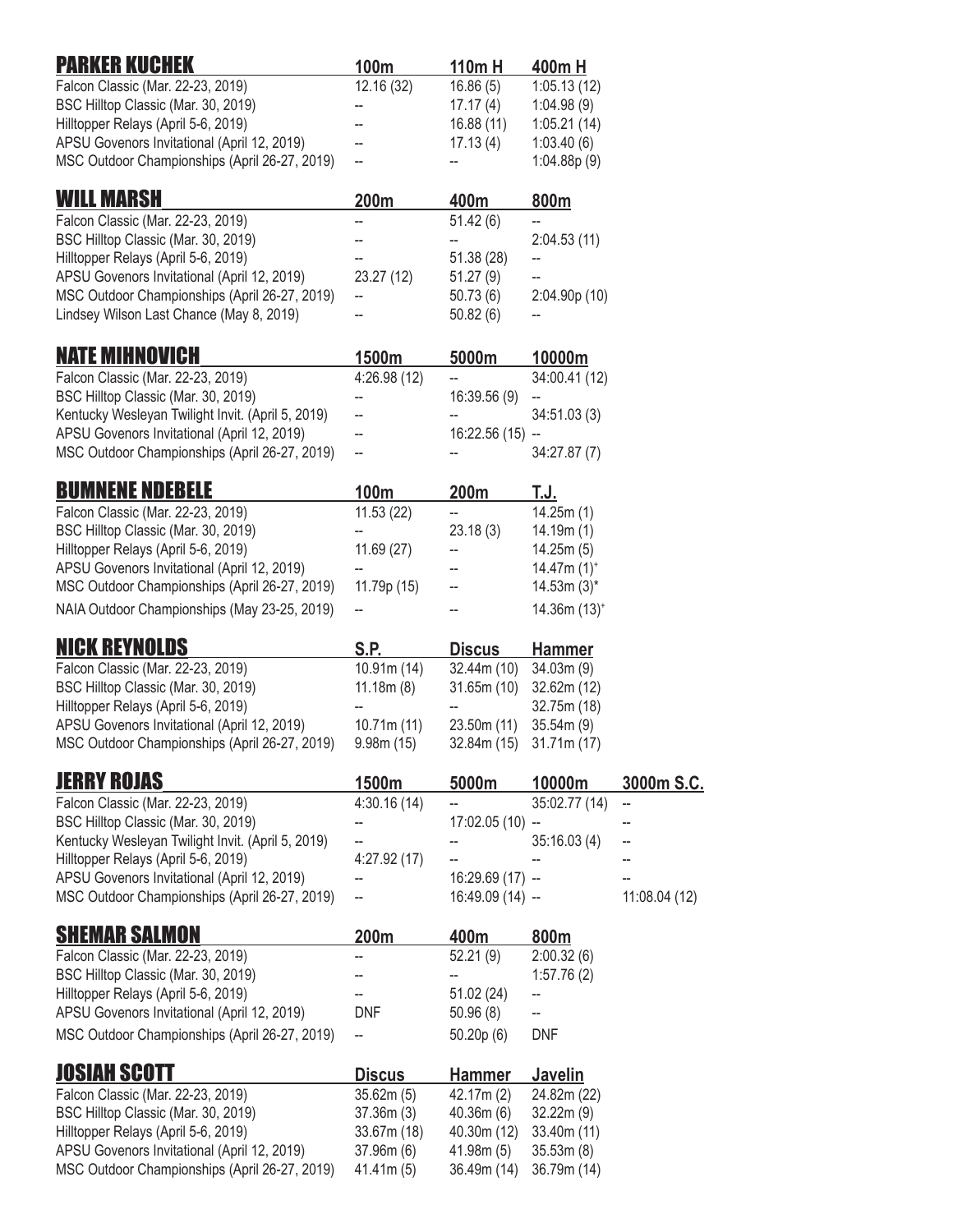| 1:57.49(1)<br>BSC Hilltop Classic (Mar. 30, 2019)<br>48.83 (1)<br>Hilltopper Relays (April 5-6, 2019)<br>1:54.68(1)<br>--<br>APSU Govenors Invitational (April 12, 2019)<br>22.86(5)<br>48.51 (1)<br>MSC Outdoor Championships (April 26-27, 2019)<br>58.82p (13)<br>1:55.38(1)<br>--<br>Lindsey Wilson Last Chance (May 8, 2019)<br>$1:51.29(1)^{*}$<br>NAIA Outdoor Championships (May 23-25, 2019)<br>$1:51.54(3)^{*}$<br>--<br><b>ERIC SPARKS</b><br>1500m<br>5000m<br>3000m S.C.<br>BSC Hilltop Classic (Mar. 30, 2019)<br>10:59.26 (4)<br>--<br>Hilltopper Relays (April 5-6, 2019)<br>4:26.41(16)<br>APSU Govenors Invitational (April 12, 2019)<br>10:35.94(4)<br>4:35.73(15)<br>MSC Outdoor Championships (April 26-27, 2019)<br>17:05.13 (16) 10:32.94 (8)<br><b>CALEB STATEN</b><br>S.P.<br><b>Discus</b><br><b>Hammer</b><br>12.95m(2)<br>Falcon Classic (Mar. 22-23, 2019)<br>33.15m(8)<br>40.48m (3)<br>BSC Hilltop Classic (Mar. 30, 2019)<br>13.09m (2)<br>37.30m(8)<br>33.76m (9)<br>Hilltopper Relays (April 5-6, 2019)<br>13.71m(7)<br>32.65m (20)<br>37.89m (15)<br>APSU Govenors Invitational (April 12, 2019)<br>13.34m(6)<br>28.18m (10)<br>39.95m (7)<br>MSC Outdoor Championships (April 26-27, 2019)<br>13.74m (5)<br>32.01m(16)<br>39.63m (11)<br><b>KOBY STORY</b><br>200m<br>110m H<br><u>400mH</u><br>Falcon Classic (Mar. 22-23, 2019)<br>16.96(6)<br>23.23 (15)<br>59.11(6)<br>BSC Hilltop Classic (Mar. 30, 2019)<br>1:01.10(7)<br>AHMAD TAYLOR<br>S.P.<br>Falcon Classic (Mar. 22-23, 2019)<br>11.76m(8)<br>BSC Hilltop Classic (Mar. 30, 2019)<br>11.87m(6)<br>APSU Govenors Invitational (April 12, 2019)<br>11.08m (10)<br>MSC Outdoor Championships (April 26-27, 2019)<br>11.46m (12)<br><b>CARLOS TIRADO</b><br>5000m<br>Falcon Classic (Mar. 22-23, 2019)<br>17:43.46 (22)<br><b>MICHAEL TIRJAN</b><br><b>Javelin</b><br><b>Hammer</b><br>Falcon Classic (Mar. 22-23, 2019)<br>25.65m (14)<br>44.56m (6)<br>BSC Hilltop Classic (Mar. 30, 2019)<br>26.84m (13)<br>47.25m (4)<br>Hilltopper Relays (April 5-6, 2019)<br>43.75m (4)<br>APSU Govenors Invitational (April 12, 2019)<br>44.64m (5)<br>MSC Outdoor Championships (April 26-27, 2019)<br>44.59m (8)<br>27.04m (19)<br><b>TYLER WILLIAMS</b><br><u> 100m</u><br>200m<br>Falcon Classic (Mar. 22-23, 2019)<br>11.02(6)<br>BSC Hilltop Classic (Mar. 30, 2019)<br>11.08(1)<br>21.81 (1)<br>APSU Govenors Invitational (April 12, 2019)<br>10.84(2)<br>22.15(2)<br>MSC Outdoor Championships (April 26-27, 2019)<br>$10.69(3)^{+}$<br>21.64 (4)<br>NAIA Outdoor Championships (May 23-25, 2019)<br>10.56p (10)*<br>TRAVON WIMLEY<br>100m<br>200m<br>400m<br>Falcon Classic (Mar. 22-23, 2019)<br>23.43 (17)<br>52.40 (10)<br>BSC Hilltop Classic (Mar. 30, 2019)<br>11.84(6)<br>23.34 (4) | <b>CHARLES SHIMUKOWA</b>                      | 200m        | 400m        | 800m |
|------------------------------------------------------------------------------------------------------------------------------------------------------------------------------------------------------------------------------------------------------------------------------------------------------------------------------------------------------------------------------------------------------------------------------------------------------------------------------------------------------------------------------------------------------------------------------------------------------------------------------------------------------------------------------------------------------------------------------------------------------------------------------------------------------------------------------------------------------------------------------------------------------------------------------------------------------------------------------------------------------------------------------------------------------------------------------------------------------------------------------------------------------------------------------------------------------------------------------------------------------------------------------------------------------------------------------------------------------------------------------------------------------------------------------------------------------------------------------------------------------------------------------------------------------------------------------------------------------------------------------------------------------------------------------------------------------------------------------------------------------------------------------------------------------------------------------------------------------------------------------------------------------------------------------------------------------------------------------------------------------------------------------------------------------------------------------------------------------------------------------------------------------------------------------------------------------------------------------------------------------------------------------------------------------------------------------------------------------------------------------------------------------------------------------------------------------------------------------------------------------------------------------------------------------------------------------------------------------------------------------------------------------------------------------------------------------------------------------------------------------------------------------------------|-----------------------------------------------|-------------|-------------|------|
|                                                                                                                                                                                                                                                                                                                                                                                                                                                                                                                                                                                                                                                                                                                                                                                                                                                                                                                                                                                                                                                                                                                                                                                                                                                                                                                                                                                                                                                                                                                                                                                                                                                                                                                                                                                                                                                                                                                                                                                                                                                                                                                                                                                                                                                                                                                                                                                                                                                                                                                                                                                                                                                                                                                                                                                          |                                               |             |             |      |
|                                                                                                                                                                                                                                                                                                                                                                                                                                                                                                                                                                                                                                                                                                                                                                                                                                                                                                                                                                                                                                                                                                                                                                                                                                                                                                                                                                                                                                                                                                                                                                                                                                                                                                                                                                                                                                                                                                                                                                                                                                                                                                                                                                                                                                                                                                                                                                                                                                                                                                                                                                                                                                                                                                                                                                                          |                                               |             |             |      |
|                                                                                                                                                                                                                                                                                                                                                                                                                                                                                                                                                                                                                                                                                                                                                                                                                                                                                                                                                                                                                                                                                                                                                                                                                                                                                                                                                                                                                                                                                                                                                                                                                                                                                                                                                                                                                                                                                                                                                                                                                                                                                                                                                                                                                                                                                                                                                                                                                                                                                                                                                                                                                                                                                                                                                                                          |                                               |             |             |      |
|                                                                                                                                                                                                                                                                                                                                                                                                                                                                                                                                                                                                                                                                                                                                                                                                                                                                                                                                                                                                                                                                                                                                                                                                                                                                                                                                                                                                                                                                                                                                                                                                                                                                                                                                                                                                                                                                                                                                                                                                                                                                                                                                                                                                                                                                                                                                                                                                                                                                                                                                                                                                                                                                                                                                                                                          |                                               |             |             |      |
|                                                                                                                                                                                                                                                                                                                                                                                                                                                                                                                                                                                                                                                                                                                                                                                                                                                                                                                                                                                                                                                                                                                                                                                                                                                                                                                                                                                                                                                                                                                                                                                                                                                                                                                                                                                                                                                                                                                                                                                                                                                                                                                                                                                                                                                                                                                                                                                                                                                                                                                                                                                                                                                                                                                                                                                          |                                               |             |             |      |
|                                                                                                                                                                                                                                                                                                                                                                                                                                                                                                                                                                                                                                                                                                                                                                                                                                                                                                                                                                                                                                                                                                                                                                                                                                                                                                                                                                                                                                                                                                                                                                                                                                                                                                                                                                                                                                                                                                                                                                                                                                                                                                                                                                                                                                                                                                                                                                                                                                                                                                                                                                                                                                                                                                                                                                                          |                                               |             |             |      |
|                                                                                                                                                                                                                                                                                                                                                                                                                                                                                                                                                                                                                                                                                                                                                                                                                                                                                                                                                                                                                                                                                                                                                                                                                                                                                                                                                                                                                                                                                                                                                                                                                                                                                                                                                                                                                                                                                                                                                                                                                                                                                                                                                                                                                                                                                                                                                                                                                                                                                                                                                                                                                                                                                                                                                                                          |                                               |             |             |      |
|                                                                                                                                                                                                                                                                                                                                                                                                                                                                                                                                                                                                                                                                                                                                                                                                                                                                                                                                                                                                                                                                                                                                                                                                                                                                                                                                                                                                                                                                                                                                                                                                                                                                                                                                                                                                                                                                                                                                                                                                                                                                                                                                                                                                                                                                                                                                                                                                                                                                                                                                                                                                                                                                                                                                                                                          |                                               |             |             |      |
|                                                                                                                                                                                                                                                                                                                                                                                                                                                                                                                                                                                                                                                                                                                                                                                                                                                                                                                                                                                                                                                                                                                                                                                                                                                                                                                                                                                                                                                                                                                                                                                                                                                                                                                                                                                                                                                                                                                                                                                                                                                                                                                                                                                                                                                                                                                                                                                                                                                                                                                                                                                                                                                                                                                                                                                          |                                               |             |             |      |
|                                                                                                                                                                                                                                                                                                                                                                                                                                                                                                                                                                                                                                                                                                                                                                                                                                                                                                                                                                                                                                                                                                                                                                                                                                                                                                                                                                                                                                                                                                                                                                                                                                                                                                                                                                                                                                                                                                                                                                                                                                                                                                                                                                                                                                                                                                                                                                                                                                                                                                                                                                                                                                                                                                                                                                                          |                                               |             |             |      |
|                                                                                                                                                                                                                                                                                                                                                                                                                                                                                                                                                                                                                                                                                                                                                                                                                                                                                                                                                                                                                                                                                                                                                                                                                                                                                                                                                                                                                                                                                                                                                                                                                                                                                                                                                                                                                                                                                                                                                                                                                                                                                                                                                                                                                                                                                                                                                                                                                                                                                                                                                                                                                                                                                                                                                                                          |                                               |             |             |      |
|                                                                                                                                                                                                                                                                                                                                                                                                                                                                                                                                                                                                                                                                                                                                                                                                                                                                                                                                                                                                                                                                                                                                                                                                                                                                                                                                                                                                                                                                                                                                                                                                                                                                                                                                                                                                                                                                                                                                                                                                                                                                                                                                                                                                                                                                                                                                                                                                                                                                                                                                                                                                                                                                                                                                                                                          |                                               |             |             |      |
|                                                                                                                                                                                                                                                                                                                                                                                                                                                                                                                                                                                                                                                                                                                                                                                                                                                                                                                                                                                                                                                                                                                                                                                                                                                                                                                                                                                                                                                                                                                                                                                                                                                                                                                                                                                                                                                                                                                                                                                                                                                                                                                                                                                                                                                                                                                                                                                                                                                                                                                                                                                                                                                                                                                                                                                          |                                               |             |             |      |
|                                                                                                                                                                                                                                                                                                                                                                                                                                                                                                                                                                                                                                                                                                                                                                                                                                                                                                                                                                                                                                                                                                                                                                                                                                                                                                                                                                                                                                                                                                                                                                                                                                                                                                                                                                                                                                                                                                                                                                                                                                                                                                                                                                                                                                                                                                                                                                                                                                                                                                                                                                                                                                                                                                                                                                                          |                                               |             |             |      |
|                                                                                                                                                                                                                                                                                                                                                                                                                                                                                                                                                                                                                                                                                                                                                                                                                                                                                                                                                                                                                                                                                                                                                                                                                                                                                                                                                                                                                                                                                                                                                                                                                                                                                                                                                                                                                                                                                                                                                                                                                                                                                                                                                                                                                                                                                                                                                                                                                                                                                                                                                                                                                                                                                                                                                                                          |                                               |             |             |      |
|                                                                                                                                                                                                                                                                                                                                                                                                                                                                                                                                                                                                                                                                                                                                                                                                                                                                                                                                                                                                                                                                                                                                                                                                                                                                                                                                                                                                                                                                                                                                                                                                                                                                                                                                                                                                                                                                                                                                                                                                                                                                                                                                                                                                                                                                                                                                                                                                                                                                                                                                                                                                                                                                                                                                                                                          |                                               |             |             |      |
|                                                                                                                                                                                                                                                                                                                                                                                                                                                                                                                                                                                                                                                                                                                                                                                                                                                                                                                                                                                                                                                                                                                                                                                                                                                                                                                                                                                                                                                                                                                                                                                                                                                                                                                                                                                                                                                                                                                                                                                                                                                                                                                                                                                                                                                                                                                                                                                                                                                                                                                                                                                                                                                                                                                                                                                          |                                               |             |             |      |
|                                                                                                                                                                                                                                                                                                                                                                                                                                                                                                                                                                                                                                                                                                                                                                                                                                                                                                                                                                                                                                                                                                                                                                                                                                                                                                                                                                                                                                                                                                                                                                                                                                                                                                                                                                                                                                                                                                                                                                                                                                                                                                                                                                                                                                                                                                                                                                                                                                                                                                                                                                                                                                                                                                                                                                                          |                                               |             |             |      |
|                                                                                                                                                                                                                                                                                                                                                                                                                                                                                                                                                                                                                                                                                                                                                                                                                                                                                                                                                                                                                                                                                                                                                                                                                                                                                                                                                                                                                                                                                                                                                                                                                                                                                                                                                                                                                                                                                                                                                                                                                                                                                                                                                                                                                                                                                                                                                                                                                                                                                                                                                                                                                                                                                                                                                                                          |                                               |             |             |      |
|                                                                                                                                                                                                                                                                                                                                                                                                                                                                                                                                                                                                                                                                                                                                                                                                                                                                                                                                                                                                                                                                                                                                                                                                                                                                                                                                                                                                                                                                                                                                                                                                                                                                                                                                                                                                                                                                                                                                                                                                                                                                                                                                                                                                                                                                                                                                                                                                                                                                                                                                                                                                                                                                                                                                                                                          |                                               |             |             |      |
|                                                                                                                                                                                                                                                                                                                                                                                                                                                                                                                                                                                                                                                                                                                                                                                                                                                                                                                                                                                                                                                                                                                                                                                                                                                                                                                                                                                                                                                                                                                                                                                                                                                                                                                                                                                                                                                                                                                                                                                                                                                                                                                                                                                                                                                                                                                                                                                                                                                                                                                                                                                                                                                                                                                                                                                          |                                               |             |             |      |
|                                                                                                                                                                                                                                                                                                                                                                                                                                                                                                                                                                                                                                                                                                                                                                                                                                                                                                                                                                                                                                                                                                                                                                                                                                                                                                                                                                                                                                                                                                                                                                                                                                                                                                                                                                                                                                                                                                                                                                                                                                                                                                                                                                                                                                                                                                                                                                                                                                                                                                                                                                                                                                                                                                                                                                                          |                                               |             |             |      |
|                                                                                                                                                                                                                                                                                                                                                                                                                                                                                                                                                                                                                                                                                                                                                                                                                                                                                                                                                                                                                                                                                                                                                                                                                                                                                                                                                                                                                                                                                                                                                                                                                                                                                                                                                                                                                                                                                                                                                                                                                                                                                                                                                                                                                                                                                                                                                                                                                                                                                                                                                                                                                                                                                                                                                                                          |                                               |             |             |      |
|                                                                                                                                                                                                                                                                                                                                                                                                                                                                                                                                                                                                                                                                                                                                                                                                                                                                                                                                                                                                                                                                                                                                                                                                                                                                                                                                                                                                                                                                                                                                                                                                                                                                                                                                                                                                                                                                                                                                                                                                                                                                                                                                                                                                                                                                                                                                                                                                                                                                                                                                                                                                                                                                                                                                                                                          |                                               |             |             |      |
|                                                                                                                                                                                                                                                                                                                                                                                                                                                                                                                                                                                                                                                                                                                                                                                                                                                                                                                                                                                                                                                                                                                                                                                                                                                                                                                                                                                                                                                                                                                                                                                                                                                                                                                                                                                                                                                                                                                                                                                                                                                                                                                                                                                                                                                                                                                                                                                                                                                                                                                                                                                                                                                                                                                                                                                          |                                               |             |             |      |
|                                                                                                                                                                                                                                                                                                                                                                                                                                                                                                                                                                                                                                                                                                                                                                                                                                                                                                                                                                                                                                                                                                                                                                                                                                                                                                                                                                                                                                                                                                                                                                                                                                                                                                                                                                                                                                                                                                                                                                                                                                                                                                                                                                                                                                                                                                                                                                                                                                                                                                                                                                                                                                                                                                                                                                                          |                                               |             |             |      |
|                                                                                                                                                                                                                                                                                                                                                                                                                                                                                                                                                                                                                                                                                                                                                                                                                                                                                                                                                                                                                                                                                                                                                                                                                                                                                                                                                                                                                                                                                                                                                                                                                                                                                                                                                                                                                                                                                                                                                                                                                                                                                                                                                                                                                                                                                                                                                                                                                                                                                                                                                                                                                                                                                                                                                                                          |                                               |             |             |      |
|                                                                                                                                                                                                                                                                                                                                                                                                                                                                                                                                                                                                                                                                                                                                                                                                                                                                                                                                                                                                                                                                                                                                                                                                                                                                                                                                                                                                                                                                                                                                                                                                                                                                                                                                                                                                                                                                                                                                                                                                                                                                                                                                                                                                                                                                                                                                                                                                                                                                                                                                                                                                                                                                                                                                                                                          |                                               |             |             |      |
|                                                                                                                                                                                                                                                                                                                                                                                                                                                                                                                                                                                                                                                                                                                                                                                                                                                                                                                                                                                                                                                                                                                                                                                                                                                                                                                                                                                                                                                                                                                                                                                                                                                                                                                                                                                                                                                                                                                                                                                                                                                                                                                                                                                                                                                                                                                                                                                                                                                                                                                                                                                                                                                                                                                                                                                          |                                               |             |             |      |
|                                                                                                                                                                                                                                                                                                                                                                                                                                                                                                                                                                                                                                                                                                                                                                                                                                                                                                                                                                                                                                                                                                                                                                                                                                                                                                                                                                                                                                                                                                                                                                                                                                                                                                                                                                                                                                                                                                                                                                                                                                                                                                                                                                                                                                                                                                                                                                                                                                                                                                                                                                                                                                                                                                                                                                                          |                                               |             |             |      |
|                                                                                                                                                                                                                                                                                                                                                                                                                                                                                                                                                                                                                                                                                                                                                                                                                                                                                                                                                                                                                                                                                                                                                                                                                                                                                                                                                                                                                                                                                                                                                                                                                                                                                                                                                                                                                                                                                                                                                                                                                                                                                                                                                                                                                                                                                                                                                                                                                                                                                                                                                                                                                                                                                                                                                                                          |                                               |             |             |      |
|                                                                                                                                                                                                                                                                                                                                                                                                                                                                                                                                                                                                                                                                                                                                                                                                                                                                                                                                                                                                                                                                                                                                                                                                                                                                                                                                                                                                                                                                                                                                                                                                                                                                                                                                                                                                                                                                                                                                                                                                                                                                                                                                                                                                                                                                                                                                                                                                                                                                                                                                                                                                                                                                                                                                                                                          |                                               |             |             |      |
|                                                                                                                                                                                                                                                                                                                                                                                                                                                                                                                                                                                                                                                                                                                                                                                                                                                                                                                                                                                                                                                                                                                                                                                                                                                                                                                                                                                                                                                                                                                                                                                                                                                                                                                                                                                                                                                                                                                                                                                                                                                                                                                                                                                                                                                                                                                                                                                                                                                                                                                                                                                                                                                                                                                                                                                          |                                               |             |             |      |
|                                                                                                                                                                                                                                                                                                                                                                                                                                                                                                                                                                                                                                                                                                                                                                                                                                                                                                                                                                                                                                                                                                                                                                                                                                                                                                                                                                                                                                                                                                                                                                                                                                                                                                                                                                                                                                                                                                                                                                                                                                                                                                                                                                                                                                                                                                                                                                                                                                                                                                                                                                                                                                                                                                                                                                                          |                                               |             |             |      |
|                                                                                                                                                                                                                                                                                                                                                                                                                                                                                                                                                                                                                                                                                                                                                                                                                                                                                                                                                                                                                                                                                                                                                                                                                                                                                                                                                                                                                                                                                                                                                                                                                                                                                                                                                                                                                                                                                                                                                                                                                                                                                                                                                                                                                                                                                                                                                                                                                                                                                                                                                                                                                                                                                                                                                                                          |                                               |             |             |      |
|                                                                                                                                                                                                                                                                                                                                                                                                                                                                                                                                                                                                                                                                                                                                                                                                                                                                                                                                                                                                                                                                                                                                                                                                                                                                                                                                                                                                                                                                                                                                                                                                                                                                                                                                                                                                                                                                                                                                                                                                                                                                                                                                                                                                                                                                                                                                                                                                                                                                                                                                                                                                                                                                                                                                                                                          |                                               |             |             |      |
|                                                                                                                                                                                                                                                                                                                                                                                                                                                                                                                                                                                                                                                                                                                                                                                                                                                                                                                                                                                                                                                                                                                                                                                                                                                                                                                                                                                                                                                                                                                                                                                                                                                                                                                                                                                                                                                                                                                                                                                                                                                                                                                                                                                                                                                                                                                                                                                                                                                                                                                                                                                                                                                                                                                                                                                          |                                               |             |             |      |
|                                                                                                                                                                                                                                                                                                                                                                                                                                                                                                                                                                                                                                                                                                                                                                                                                                                                                                                                                                                                                                                                                                                                                                                                                                                                                                                                                                                                                                                                                                                                                                                                                                                                                                                                                                                                                                                                                                                                                                                                                                                                                                                                                                                                                                                                                                                                                                                                                                                                                                                                                                                                                                                                                                                                                                                          |                                               |             |             |      |
|                                                                                                                                                                                                                                                                                                                                                                                                                                                                                                                                                                                                                                                                                                                                                                                                                                                                                                                                                                                                                                                                                                                                                                                                                                                                                                                                                                                                                                                                                                                                                                                                                                                                                                                                                                                                                                                                                                                                                                                                                                                                                                                                                                                                                                                                                                                                                                                                                                                                                                                                                                                                                                                                                                                                                                                          |                                               |             |             |      |
|                                                                                                                                                                                                                                                                                                                                                                                                                                                                                                                                                                                                                                                                                                                                                                                                                                                                                                                                                                                                                                                                                                                                                                                                                                                                                                                                                                                                                                                                                                                                                                                                                                                                                                                                                                                                                                                                                                                                                                                                                                                                                                                                                                                                                                                                                                                                                                                                                                                                                                                                                                                                                                                                                                                                                                                          |                                               |             |             |      |
|                                                                                                                                                                                                                                                                                                                                                                                                                                                                                                                                                                                                                                                                                                                                                                                                                                                                                                                                                                                                                                                                                                                                                                                                                                                                                                                                                                                                                                                                                                                                                                                                                                                                                                                                                                                                                                                                                                                                                                                                                                                                                                                                                                                                                                                                                                                                                                                                                                                                                                                                                                                                                                                                                                                                                                                          |                                               |             |             |      |
|                                                                                                                                                                                                                                                                                                                                                                                                                                                                                                                                                                                                                                                                                                                                                                                                                                                                                                                                                                                                                                                                                                                                                                                                                                                                                                                                                                                                                                                                                                                                                                                                                                                                                                                                                                                                                                                                                                                                                                                                                                                                                                                                                                                                                                                                                                                                                                                                                                                                                                                                                                                                                                                                                                                                                                                          |                                               |             |             |      |
|                                                                                                                                                                                                                                                                                                                                                                                                                                                                                                                                                                                                                                                                                                                                                                                                                                                                                                                                                                                                                                                                                                                                                                                                                                                                                                                                                                                                                                                                                                                                                                                                                                                                                                                                                                                                                                                                                                                                                                                                                                                                                                                                                                                                                                                                                                                                                                                                                                                                                                                                                                                                                                                                                                                                                                                          |                                               |             |             |      |
|                                                                                                                                                                                                                                                                                                                                                                                                                                                                                                                                                                                                                                                                                                                                                                                                                                                                                                                                                                                                                                                                                                                                                                                                                                                                                                                                                                                                                                                                                                                                                                                                                                                                                                                                                                                                                                                                                                                                                                                                                                                                                                                                                                                                                                                                                                                                                                                                                                                                                                                                                                                                                                                                                                                                                                                          | MSC Outdoor Championships (April 26-27, 2019) | 11.73p (13) | 23.53p (14) |      |